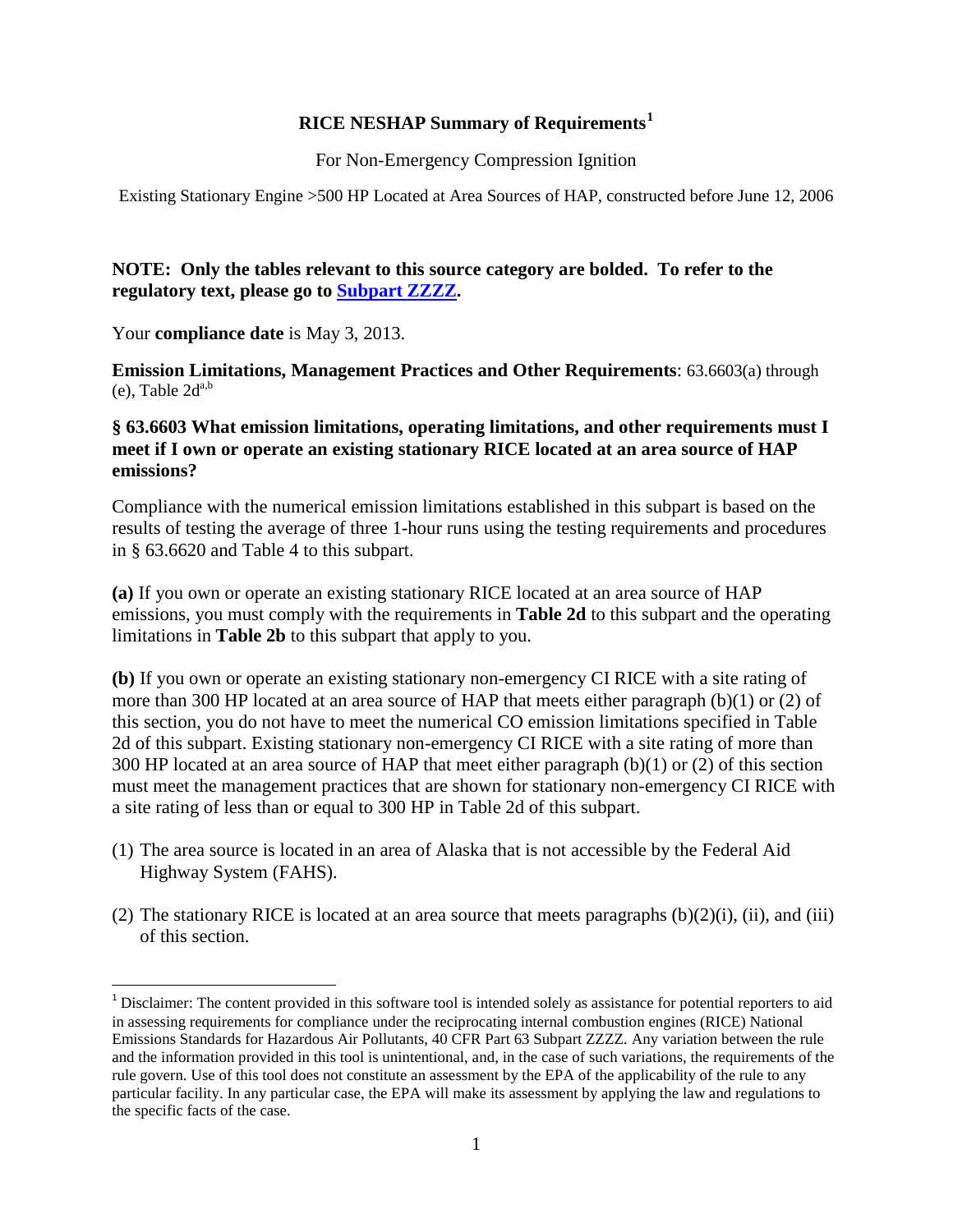(i) The only connection to the FAHS is through the Alaska Marine Highway System (AMHS), or the stationary RICE operation is within an isolated grid in Alaska that is not connected to the statewide electrical grid referred to as the Alaska Railbelt Grid.

(ii) At least 10 percent of the power generated by the stationary RICE on an annual basis is used for residential purposes.

(iii) The generating capacity of the area source is less than 12 megawatts, or the stationary RICE is used exclusively for backup power for renewable energy.

**(c)** If you own or operate an existing stationary non-emergency CI RICE with a site rating of more than 300 HP located on an offshore vessel that is an area source of HAP and is a nonroad vehicle that is an Outer Continental Shelf (OCS) source as defined in 40 CFR 55.2, you do not have to meet the numerical CO emission limitations specified in Table 2d of this subpart. You must meet all of the following management practices:

- (1) Change oil every 1,000 hours of operation or annually, whichever comes first. Sources have the option to utilize an oil analysis program as described in § 63.6625(i) in order to extend the specified oil change requirement.
- (2) Inspect and clean air filters every 750 hours of operation or annually, whichever comes first, and replace as necessary.
- (3) Inspect fuel filters and belts, if installed, every 750 hours of operation or annually, whichever comes first, and replace as necessary.
- (4) Inspect all flexible hoses every 1,000 hours of operation or annually, whichever comes first, and replace as necessary.

**(d)** If you own or operate an existing non-emergency CI RICE with a site rating of more than 300 HP located at an area source of HAP emissions that is certified to the Tier 1 or Tier 2 emission standards in Table 1 of 40 CFR 89.112 and that is subject to an enforceable state or local standard that requires the engine to be replaced no later than June 1, 2018, you may until January 1, 2015, or 12 years after the installation date of the engine (whichever is later), but not later than June 1, 2018, choose to comply with the management practices that are shown for stationary nonemergency CI RICE with a site rating of less than or equal to 300 HP in Table 2d of this subpart instead of the applicable emission limitations in Table 2d, operating limitations in Table 2b, and crankcase ventilation system requirements in § 3.6625(g). You must comply with the emission limitations in Table 2d and operating limitations in Table 2b that apply for nonemergency CI RICE with a site rating of more than 300 HP located at an area source of HAP emissions by January 1, 2015, or 12 years after the installation date of the engine (whichever is later), but not later than June 1, 2018. You must also comply with the crankcase ventilation system requirements in § 63.6625(g) by January 1, 2015, or 12 years after the installation date of the engine (whichever is later), but not later than June 1, 2018.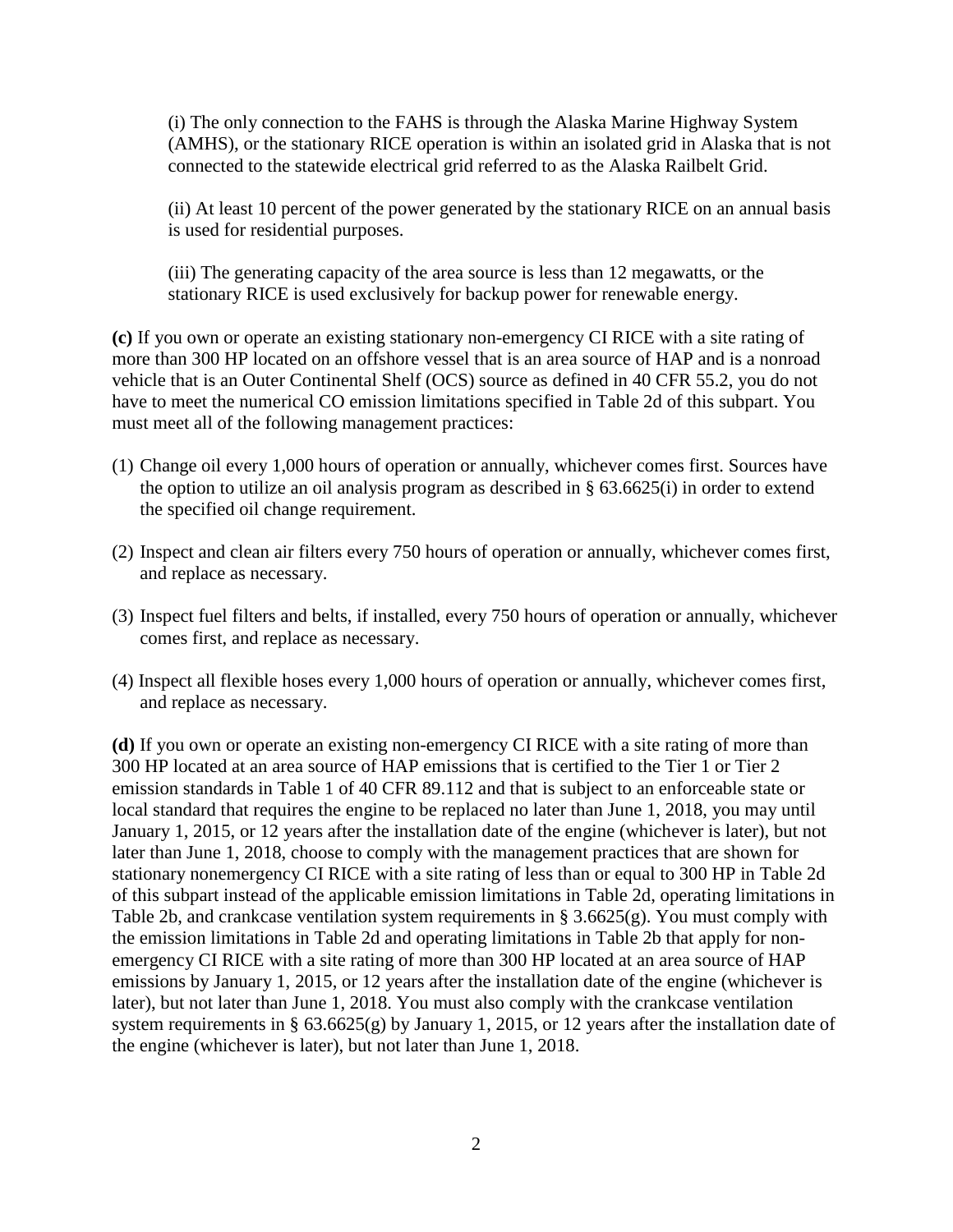**(e)** If you own or operate an existing non-emergency CI RICE with a site rating of more than 300 HP located at an area source of HAP emissions that is certified to the Tier 3 (Tier 2 for engines above 560 kilowatt (kW)) emission standards in Table 1 of 40 CFR 89.112, you may comply with the requirements under this part by meeting the requirements for Tier 3 engines (Tier 2 for engines above 560 kW) in 40 CFR part 60 subpart IIII instead of the emission limitations and other requirements that would otherwise apply under this part for existing nonemergency CI RICE with a site rating of more than 300 HP located at an area source of HAP emissions.

Footnotes to Table 2d:

<sup>a</sup>Note that engines that meet the conditions in  $63.6603(b)(1)$  or  $(b)(2)$  must meet management practices for non-emergency CI engines <300 HP in Table 2d.

<sup>b</sup>Note that an engine located on an offshore vessel and is a nonroad vehicle that is an Outer Continental Shelf (OCS) is subject to management practices specified at 63.6603(c).

**Operating Limitations**: 63.6603 (see Emissions Limitations above), **Table 2b**

**Fuel Requirements**: For engines greater than 300 HP with displacement less than 30 l/cyl: 63.6604

#### **§ 63.6604 What fuel requirements must I meet if I own or operate a stationary CI RICE?**

**(a)** If you own or operate an existing non-emergency, non-black start CI stationary RICE with a site rating of more than 300 brake HP with a displacement of less than 30 liters per cylinder that uses diesel fuel, you must use diesel fuel that meets the requirements in 40 CFR 80.510(b) for nonroad diesel fuel.

**(d)** Existing CI stationary RICE located in Guam, American Samoa, the Commonwealth of the Northern Mariana Islands, at area sources in areas of Alaska that meet either § 63.6603(b)(1) or § 63.6603(b)(2), or are on offshore vessels that meet § 63.6603(c) are exempt from the requirements of this section.

**Performance Tests**: 63.6612, 63.6615, 63.6620, Table 3, Table 4, Table 5

#### **§ 63.6612 By what date must I conduct the initial performance tests or other initial compliance demonstrations if I own or operate an existing stationary RICE with a site rating of less than or equal to 500 brake HP located at a major source of HAP emissions or an existing stationary RICE located at an area source of HAP emissions?**

If you own or operate an existing stationary RICE with a site rating of less than or equal to 500 brake HP located at a major source of HAP emissions or an existing stationary RICE located at an area source of HAP emissions you are subject to the requirements of this section.

**(a)** You must conduct any initial performance test or other initial compliance demonstration according to **Tables 4** and **5** to this subpart that apply to you within 180 days after the compliance date that is specified for your stationary RICE in §63.6595 and according to the provisions in  $\S 63.7(a)(2)$ .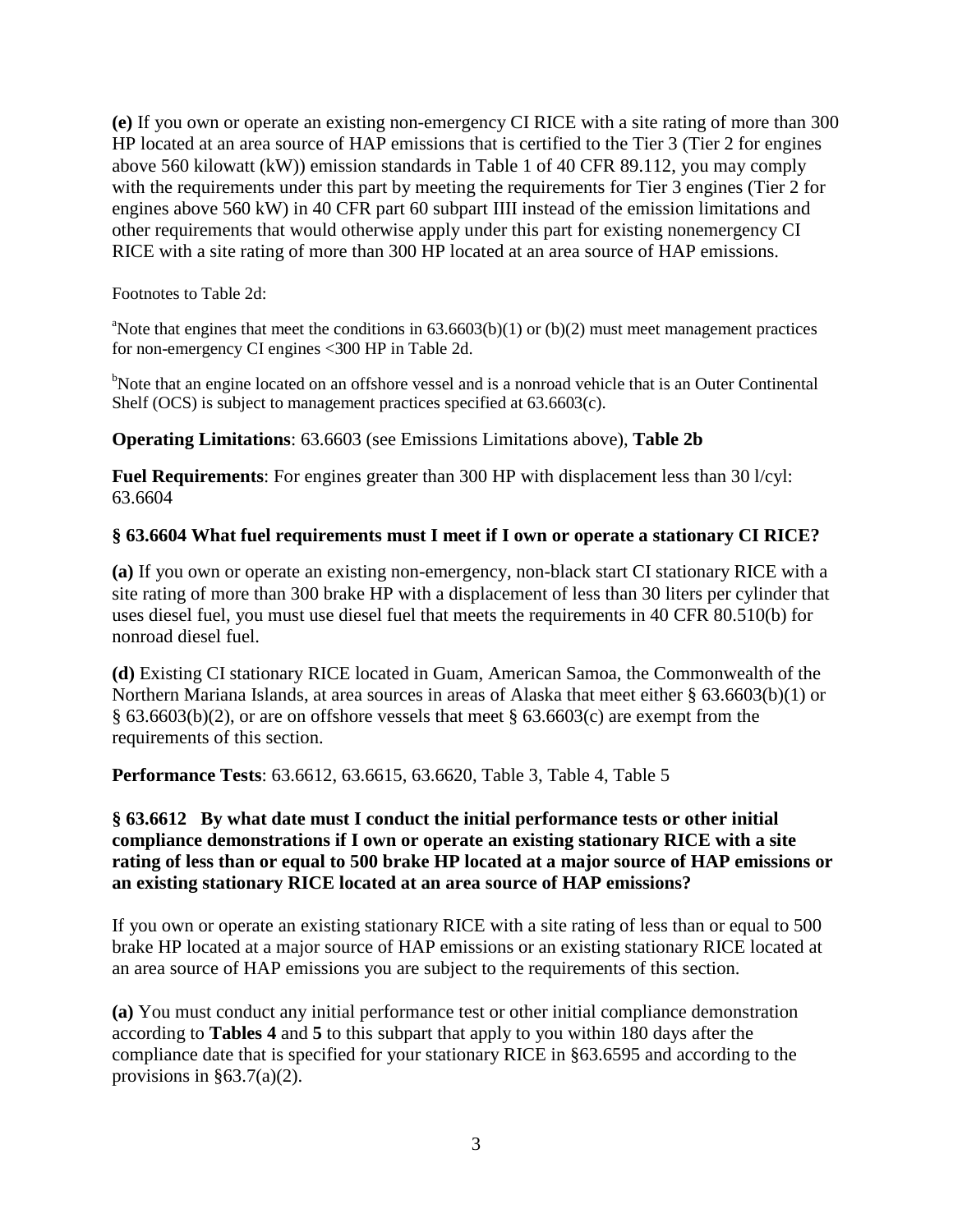**(b)** An owner or operator is not required to conduct an initial performance test on a unit for which a performance test has been previously conducted, but the test must meet all of the conditions described in paragraphs (b)(1) through (4) of this section.

(1) The test must have been conducted using the same methods specified in this subpart, and these methods must have been followed correctly.

(2) The test must not be older than 2 years.

(3) The test must be reviewed and accepted by the Administrator.

(4) Either no process or equipment changes must have been made since the test was performed, or the owner or operator must be able to demonstrate that the results of the performance test, with or without adjustments, reliably demonstrate compliance despite process or equipment changes.

# **§ 63.6615 When must I conduct subsequent performance tests?**

If you must comply with the emission limitations and operating limitations, you must conduct subsequent performance tests as specified in **Table 3** of this subpart.

# **§ 63.6620 What performance tests and other procedures must I use?**

**(a)** You must conduct each performance test in Tables 3 and 4 of this subpart that applies to you.

**(b)** Each performance test must be conducted according to the requirements that this subpart specifies in Table 4 to this subpart. If you own or operate a non-operational stationary RICE that is subject to performance testing, you do not need to start up the engine solely to conduct the performance test. Owners and operators of a non-operational engine can conduct the performance test when the engine is started up again.

**(c)** [Reserved]

**(d)** You must conduct three separate test runs for each performance test required in this section, as specified in § 63.7(e)(3). Each test run must last at least 1 hour, unless otherwise specified in this subpart.

**(e)**(1) You must use Equation 1 of this section to determine compliance with the percent reduction requirement:

$$
\frac{C_i - C_o}{C_i} \times 100 = R \quad (Eq. 1)
$$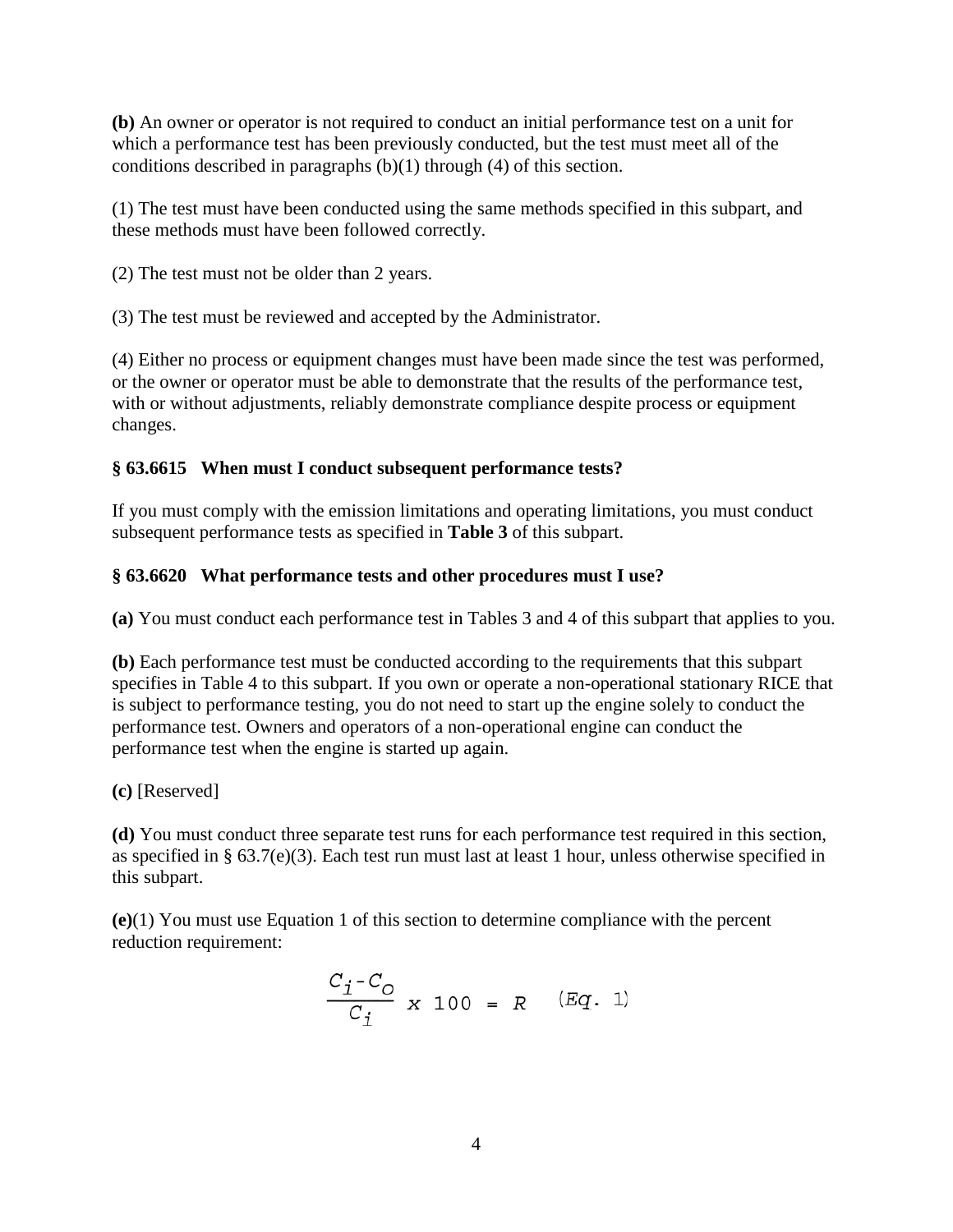Where:

 $C_i$  = concentration of carbon monoxide (CO), total hydrocarbons (THC), or formaldehyde at the control device inlet,

 $C<sub>o</sub>$  = concentration of CO, THC, or formaldehyde at the control device outlet, and  $R =$  percent reduction of CO, THC, or formaldehyde emissions.

(2) You must normalize the CO, THC, or formaldehyde concentrations at the inlet and outlet of the control device to a dry basis and to 15 percent oxygen, or an equivalent percent carbon dioxide  $(CO_2)$ . If pollutant concentrations are to be corrected to 15 percent oxygen and  $CO_2$ concentration is measured in lieu of oxygen concentration measurement, a  $CO<sub>2</sub>$  correction factor is needed. Calculate the  $CO_2$  correction factor as described in paragraphs (e)(2)(i) through (iii) of this section.

(i) Calculate the fuel-specific  $F_0$  value for the fuel burned during the test using values obtained from Method 19, Section 5.2, and the following equation:

$$
F_O = \frac{0.209 \ F_d}{F_C} \quad (Eq. 2)
$$

Where:

 $F_0$  = Fuel factor based on the ratio of oxygen volume to the ultimate  $CO_2$  volume produced by the fuel at zero percent excess air.

 $0.209$  = Fraction of air that is oxygen, percent/100.

 $F_d$  = Ratio of the volume of dry effluent gas to the gross calorific value of the fuel from Method 19, dsm3/J (dscf/106 Btu).

 $F_c$  = Ratio of the volume of  $CO_2$  produced to the gross calorific value of the fuel from Method 19, dsm3/J (dscf/106 Btu)

(ii) Calculate the  $CO_2$  correction factor for correcting measurement data to 15 percent  $O_2$ , as follows:

$$
X_{CO2} = \frac{5.9}{F_O} \quad (Eq. 3)
$$

Where:

 $XCO_2 = CO_2$  correction factor, percent.  $5.9 = 20.9$  percent  $O_2$ —15 percent  $O_2$ , the defined  $O_2$ correction value, percent.

(iii) Calculate the CO, THC, and formaldehyde gas concentrations adjusted to 15 percent  $O_2$ using  $CO<sub>2</sub>$  as follows:

$$
C_{adj} = C_d \frac{X_{CO2}}{\text{CO}_2} \quad (Eq. 4)
$$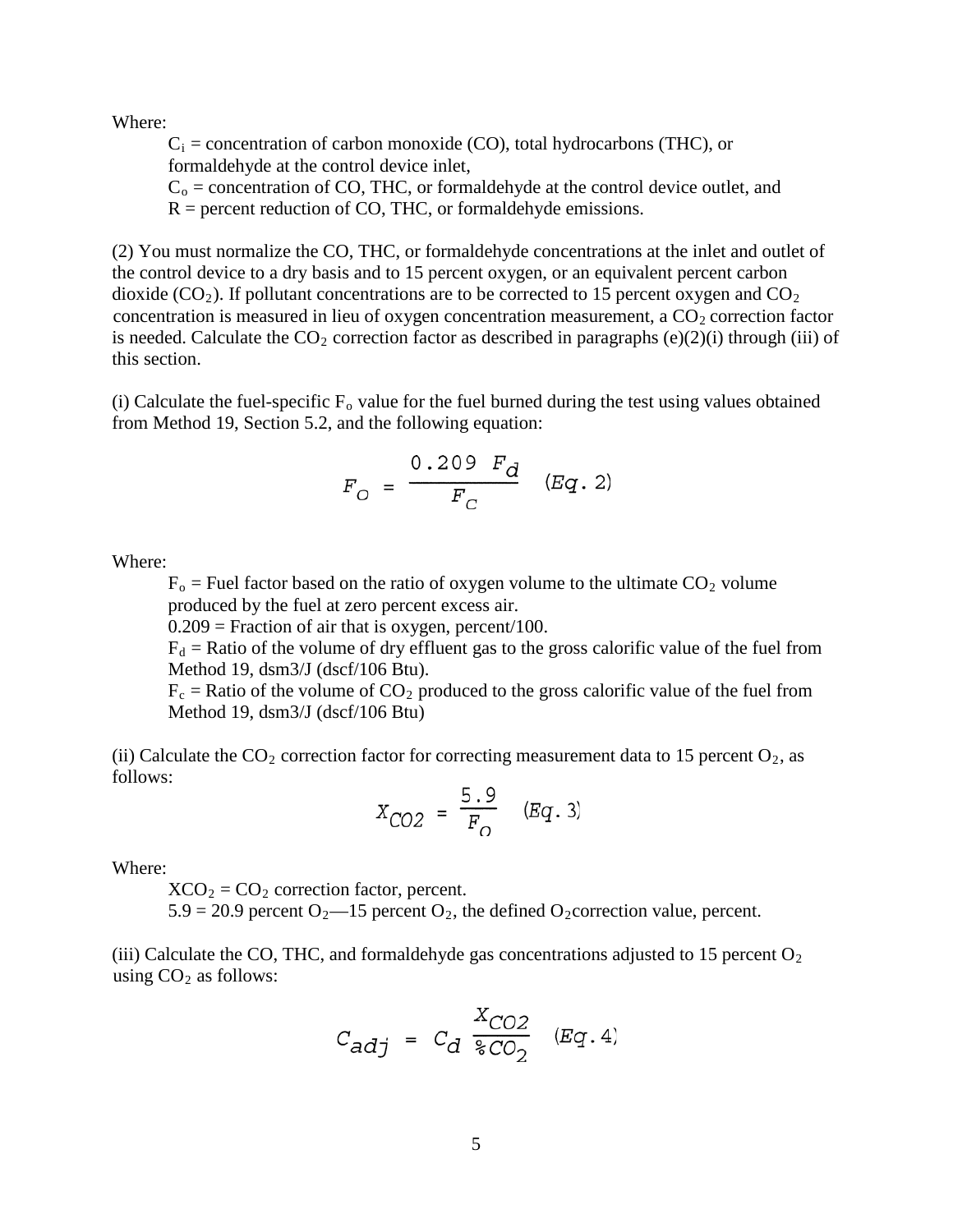Where:

 $C_{\text{adi}}$  = Calculated concentration of CO, THC, or formaldehyde adjusted to 15 percent O2.  $C_d$  = Measured concentration of CO, THC, or formaldehyde, uncorrected.  $XCO_2 = CO_2$  correction factor, percent. % $CO<sub>2</sub>$  = Measured  $CO<sub>2</sub>$  concentration measured, dry basis, percent.

**(f)** If you comply with the emission limitation to reduce CO and you are not using an oxidation catalyst, if you comply with the emission limitation to reduce formaldehyde and you are not using NSCR, or if you comply with the emission limitation to limit the concentration of formaldehyde in the stationary RICE exhaust and you are not using an oxidation catalyst or NSCR, you must petition the Administrator for operating limitations to be established during the initial performance test and continuously monitored thereafter; or for approval of no operating limitations. You must not conduct the initial performance test until after the petition has been approved by the Administrator.

**(g)** If you petition the Administrator for approval of operating limitations, your petition must include the information described in paragraphs  $(g)(1)$  through (5) of this section.

(1) Identification of the specific parameters you propose to use as operating limitations;

(2) A discussion of the relationship between these parameters and HAP emissions, identifying how HAP emissions change with changes in these parameters, and how limitations on these parameters will serve to limit HAP emissions;

(3) A discussion of how you will establish the upper and/or lower values for these parameters which will establish the limits on these parameters in the operating limitations;

(4) A discussion identifying the methods you will use to measure and the instruments you will use to monitor these parameters, as well as the relative accuracy and precision of these methods and instruments; and

(5) A discussion identifying the frequency and methods for recalibrating the instruments you will use for monitoring these parameters.

**(h)** If you petition the Administrator for approval of no operating limitations, your petition must include the information described in paragraphs (h)(1) through (7) of this section.

(1) Identification of the parameters associated with operation of the stationary RICE and any emission control device which could change intentionally (*e.g.,* operator adjustment, automatic controller adjustment, etc.) or unintentionally (*e.g.,* wear and tear, error, etc.) on a routine basis or over time;

(2) A discussion of the relationship, if any, between changes in the parameters and changes in HAP emissions;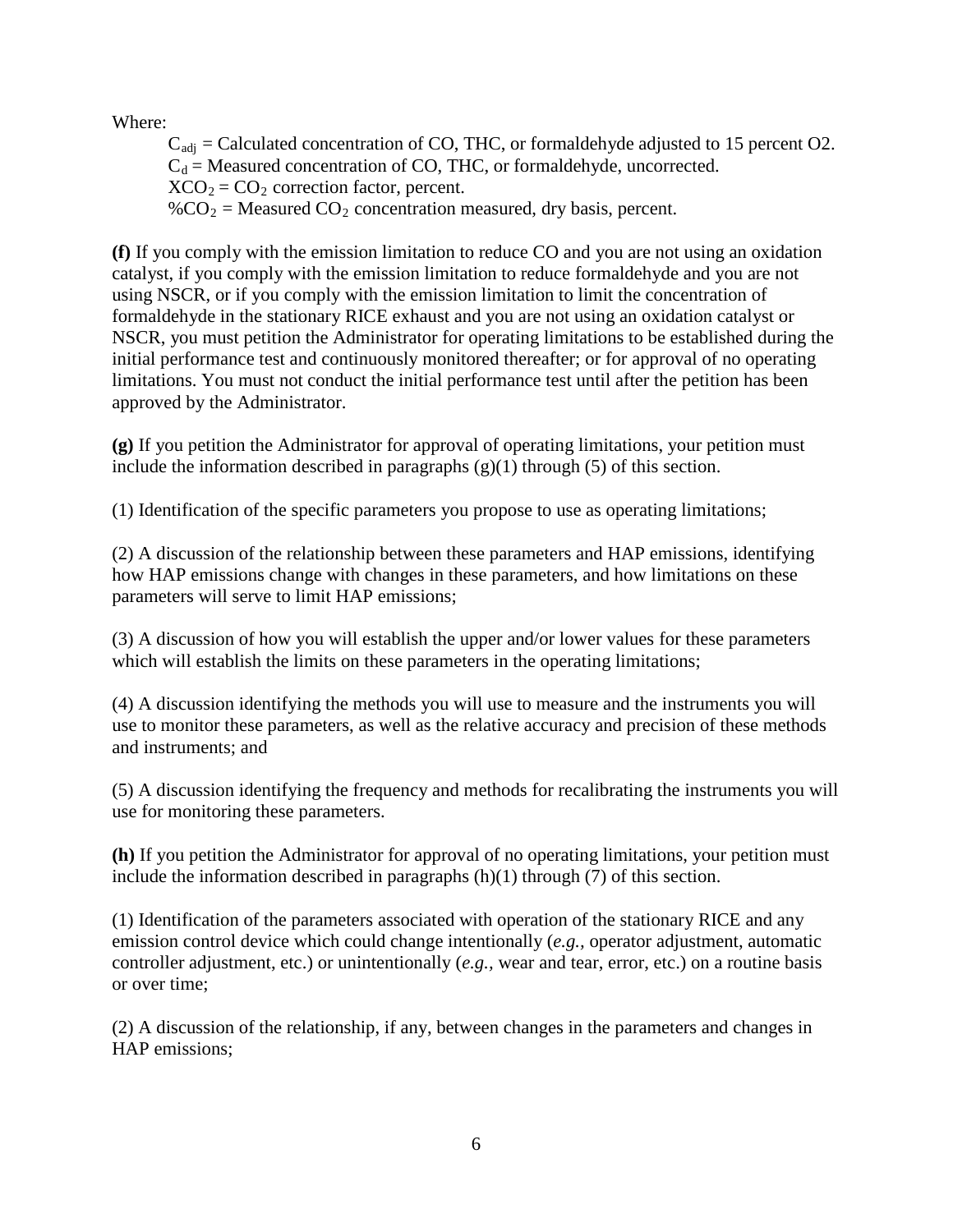(3) For the parameters which could change in such a way as to increase HAP emissions, a discussion of whether establishing limitations on the parameters would serve to limit HAP emissions;

(4) For the parameters which could change in such a way as to increase HAP emissions, a discussion of how you could establish upper and/or lower values for the parameters which would establish limits on the parameters in operating limitations;

(5) For the parameters, a discussion identifying the methods you could use to measure them and the instruments you could use to monitor them, as well as the relative accuracy and precision of the methods and instruments;

(6) For the parameters, a discussion identifying the frequency and methods for recalibrating the instruments you could use to monitor them; and

(7) A discussion of why, from your point of view, it is infeasible or unreasonable to adopt the parameters as operating limitations.

**(i)** The engine percent load during a performance test must be determined by documenting the calculations, assumptions, and measurement devices used to measure or estimate the percent load in a specific application. A written report of the average percent load determination must be included in the notification of compliance status. The following information must be included in the written report: the engine model number, the engine manufacturer, the year of purchase, the manufacturer's site-rated brake horsepower, the ambient temperature, pressure, and humidity during the performance test, and all assumptions that were made to estimate or calculate percent load during the performance test must be clearly explained. If measurement devices such as flow meters, kilowatt meters, beta analyzers, stain gauges, etc. are used, the model number of the measurement device, and an estimate of its accurate in percentage of true value must be provided.

## **Monitoring, Installation, Collection, Operation and Maintenance Requirements**:  $63.6625(a)$ , (b), (g), (h)

#### **§ 63.6625 What are my monitoring, installation, collection, operation, and maintenance requirements?**

**(a)** If you elect to install a CEMS as specified in Table 5 of this subpart, you must install, operate, and maintain a CEMS to monitor CO and either  $O_2$  or  $CO_2$  according to the requirements in paragraphs (a)(1) through (4) of this section. If you are meeting a requirement to reduce CO emissions, the CEMS must be installed at both the inlet and outlet of the control device. If you are meeting a requirement to limit the concentration of CO, the CEMS must be installed at the outlet of the control device.

(1) Each CEMS must be installed, operated, and maintained according to the applicable performance specifications of 40 CFR part 60, appendix B.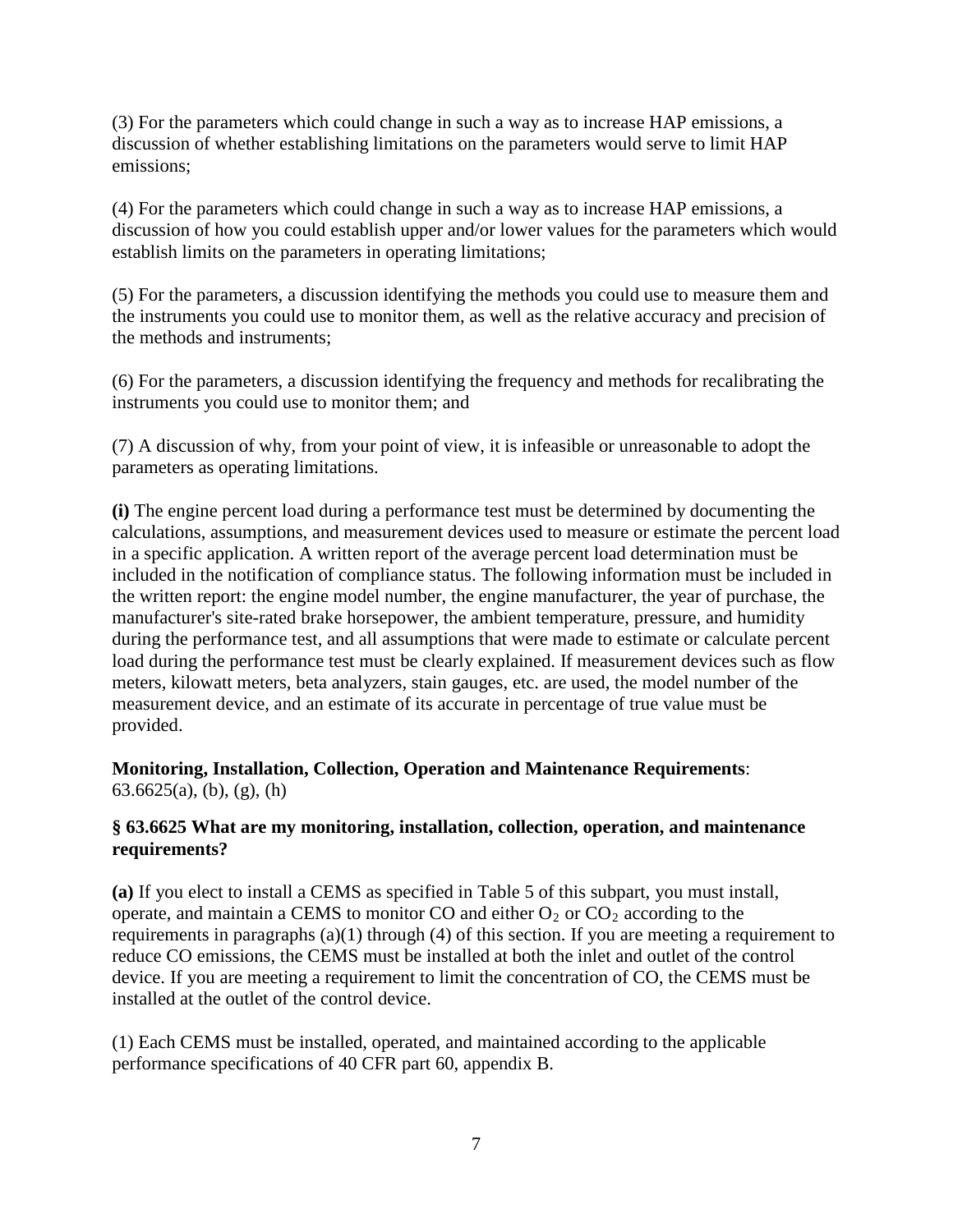(2) You must conduct an initial performance evaluation and an annual relative accuracy test audit (RATA) of each CEMS according to the requirements in § 63.8 and according to the applicable performance specifications of 40 CFR part 60, appendix B as well as daily and periodic data quality checks in accordance with 40 CFR part 60, appendix F, procedure 1.

(3) As specified in § 63.8(c)(4)(ii), each CEMS must complete a minimum of one cycle of operation (sampling, analyzing, and data recording) for each successive 15-minute period. You must have at least two data points, with each representing a different 15-minute period, to have a valid hour of data.

(4) The CEMS data must be reduced as specified in  $\S 63.8(g)(2)$  and recorded in parts per million or parts per billion (as appropriate for the applicable limitation) at 15 percent oxygen or the equivalent  $CO<sub>2</sub>$  concentration.

**(b)** If you are required to install a continuous parameter monitoring system (CPMS) as specified in Table 5 of this subpart, you must install, operate, and maintain each CPMS according to the requirements in paragraphs  $(b)(1)$  through  $(6)$  of this section. For an affected source that is complying with the emission limitations and operating limitations on March 9, 2011, the requirements in paragraph (b) of this section are applicable September 6, 2011.

(1) You must prepare a site-specific monitoring plan that addresses the monitoring system design, data collection, and the quality assurance and quality control elements outlined in paragraphs (b)(1)(i) through (v) of this section and in § 63.8(d). As specified in § 63.8(f)(4), you may request approval of monitoring system quality assurance and quality control procedures alternative to those specified in paragraphs (b)(1) through (5) of this section in your site-specific monitoring plan.

(i) The performance criteria and design specifications for the monitoring system equipment, including the sample interface, detector signal analyzer, and data acquisition and calculations;

(ii) Sampling interface (*e.g.,* thermocouple) location such that the monitoring system will provide representative measurements;

(iii) Equipment performance evaluations, system accuracy audits, or other audit procedures;

(iv) Ongoing operation and maintenance procedures in accordance with provisions in  $§ 63.8(c)(1)(ii)$  and (c)(3); and

(v) Ongoing reporting and recordkeeping procedures in accordance with provisions in § 63.10(c),  $(e)(1)$ , and  $(e)(2)(i)$ .

(2) You must install, operate, and maintain each CPMS in continuous operation according to the procedures in your site-specific monitoring plan.

(3) The CPMS must collect data at least once every 15 minutes (see also § 63.6635).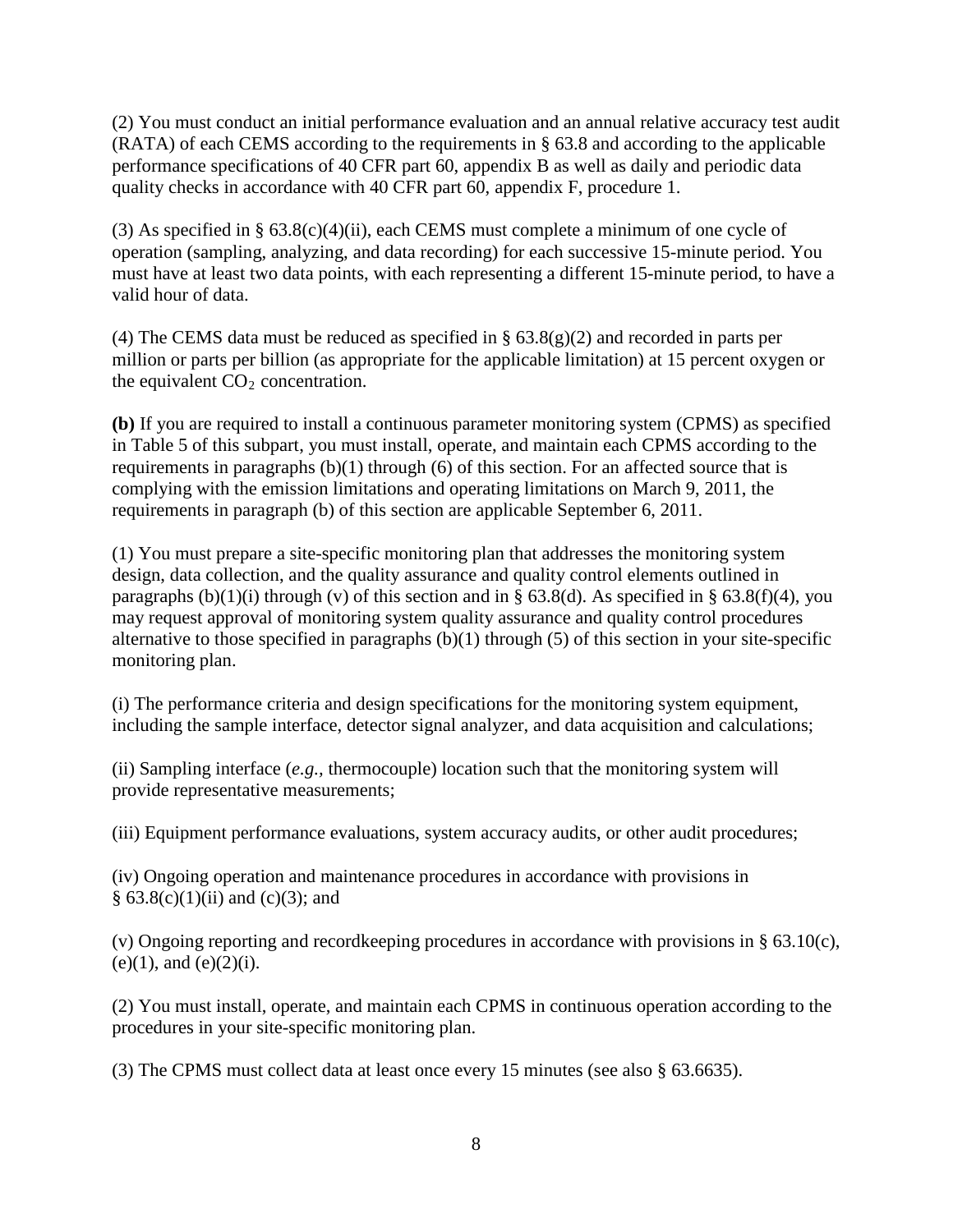(4) For a CPMS for measuring temperature range, the temperature sensor must have a minimum tolerance of 2.8 degrees Celsius (5 degrees Fahrenheit) or 1 percent of the measurement range, whichever is larger.

(5) You must conduct the CPMS equipment performance evaluation, system accuracy audits, or other audit procedures specified in your site-specific monitoring plan at least annually.

(6) You must conduct a performance evaluation of each CPMS in accordance with your sitespecific monitoring plan.

**(**g**)** If you own or operate an existing non-emergency, non-black start CI engine greater than or equal to 300 HP that is not equipped with a closed crankcase ventilation system, you must comply with either paragraph  $(g)(1)$  or paragraph  $(2)$  of this section. Owners and operators must follow the manufacturer's specified maintenance requirements for operating and maintaining the open or closed crankcase ventilation systems and replacing the crankcase filters, or can request the Administrator to approve different maintenance requirements that are as protective as manufacturer requirements. Existing CI engines located at area sources in areas of Alaska that meet either §  $63.6603(b)(1)$  or §  $63.6603(b)(2)$  do not have to meet the requirements of this paragraph (g). Existing CI engines located on offshore vessels that meet § 63.6603(c) do not have to meet the requirements of this paragraph (g).

(1) Install a closed crankcase ventilation system that prevents crankcase emissions from being emitted to the atmosphere, or

(2) Install an open crankcase filtration emission control system that reduces emissions from the crankcase by filtering the exhaust stream to remove oil mist, particulates, and metals.

**(h)** If you operate a new, reconstructed, or existing stationary engine, you must minimize the engine's time spent at idle during startup and minimize the engine's startup time to a period needed for appropriate and safe loading of the engine, not to exceed 30 minutes, after which time the emission standards applicable to all times other than startup in Tables 1a, 2a, 2c, and 2d to this subpart apply.

# **Initial Compliance: § 63.6630, Table 5**

#### **§ 63.6630 How do I demonstrate initial compliance with the emission limitations, operating limitations, and other requirements?**

**(a)** You must demonstrate initial compliance with each emission and operating limitation that applies to you according to **Table 5** of this subpart.

**(b)** During the initial performance test, you must establish each operating limitation in Tables 1b and **2b** of this subpart that applies to you.

**(c)** You must submit the Notification of Compliance Status containing the results of the initial compliance demonstration according to the requirements in §63.6645.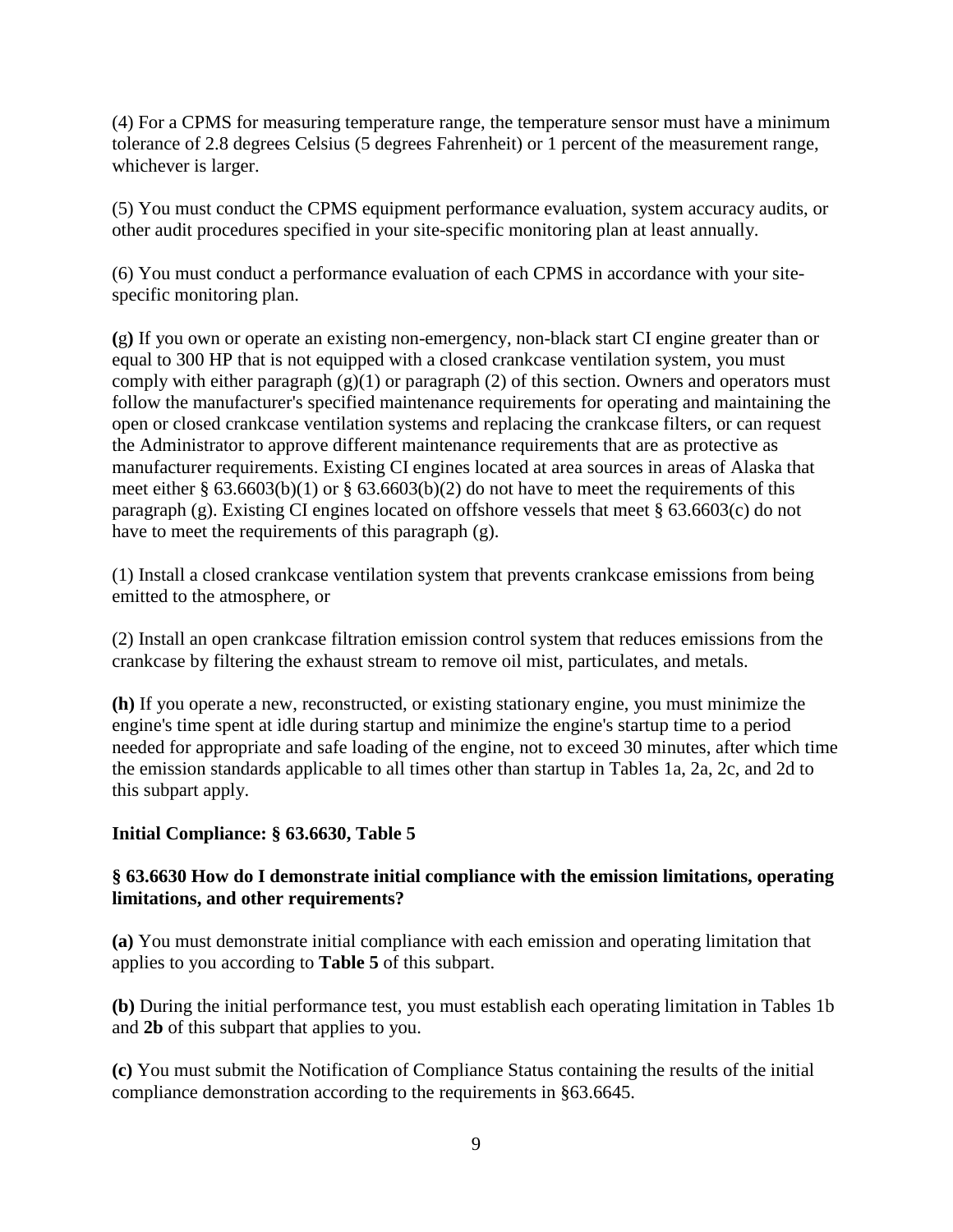#### **Continuous Compliance**: 63.6605, 63.6635, 63.6640

#### **§ 63.6605 What are my general requirements for complying with this subpart?**

**(a)** You must be in compliance with the emission limitations and operating limitations in this subpart that apply to you at all times.

**(b)** At all times you must operate and maintain any affected source, including associated air pollution control equipment and monitoring equipment, in a manner consistent with safety and good air pollution control practices for minimizing emissions. The general duty to minimize emissions does not require you to make any further efforts to reduce emissions if levels required by this standard have been achieved. Determination of whether such operation and maintenance procedures are being used will be based on information available to the Administrator which may include, but is not limited to, monitoring results, review of operation and maintenance procedures, review of operation and maintenance records, and inspection of the source.

#### **§ 63.6635 How do I monitor and collect data to demonstrate continuous compliance?**

**(a)** If you must comply with emission and operating limitations, you must monitor and collect data according to this section.

**(b)** Except for monitor malfunctions, associated repairs, and required quality assurance or control activities (including, as applicable, calibration checks and required zero and span adjustments), you must monitor continuously at all times that the stationary RICE is operating.

**(c)** You may not use data recorded during monitoring malfunctions, associated repairs, and required quality assurance or control activities in data averages and calculations used to report emission or operating levels. You must, however, use all the valid data collected during all other periods.

#### **§ 63.6640 How do I demonstrate continuous compliance with the emission limitations and operating limitations?**

**(a)** You must demonstrate continuous compliance with each emission limitation and operating limitation in Tables 1a and 1b, Tables 2a and **2b**, Table 2c, and **Table 2d** to this subpart that apply to you according to methods specified in **Table 6** to this subpart.

**(b)** You must report each instance in which you did not meet each emission limitation or operating limitation in Tables 1a and 1b, Tables 2a and 2b, Table 2c, and Table 2d to this subpart that apply to you. These instances are deviations from the emission and operating limitations in this subpart. These deviations must be reported according to the requirements in §63.6650. If you change your catalyst, you must reestablish the values of the operating parameters measured during the initial performance test. When you reestablish the values of your operating parameters, you must also conduct a performance test to demonstrate that you are meeting the required emission limitation applicable to your stationary RICE.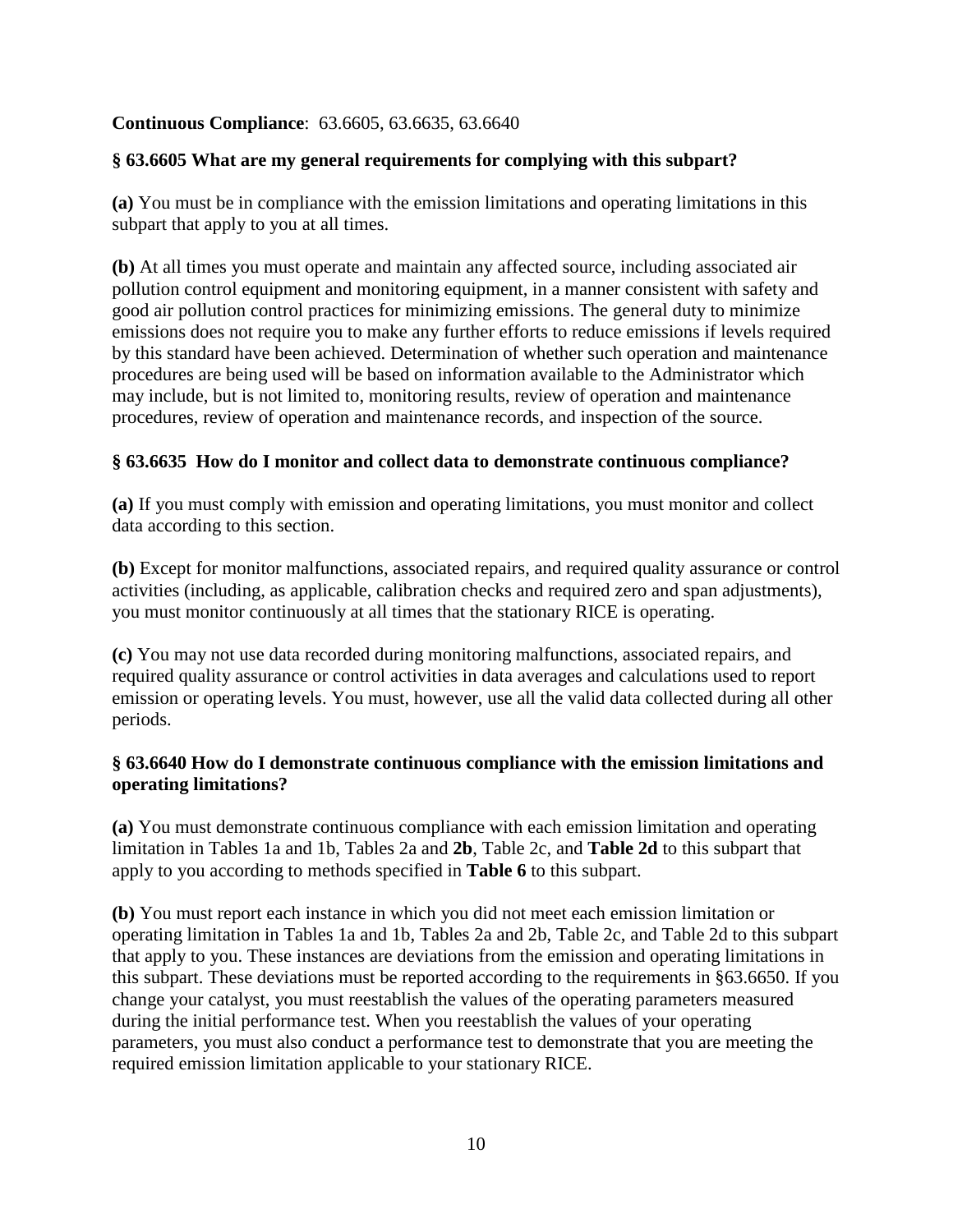**(d)** For new, reconstructed, and rebuilt stationary RICE, deviations from the emission or operating limitations that occur during the first 200 hours of operation from engine startup (engine burn-in period) are not violations. Rebuilt stationary RICE means a stationary RICE that has been rebuilt as that term is defined in 40 CFR 94.11(a).

**(e)** You must also report each instance in which you did not meet the requirements in **Table 8** to this subpart that apply to you. If you own or operate a new or reconstructed stationary RICE with a site rating of less than or equal to 500 brake HP located at a major source of HAP emissions (except new or reconstructed 4SLB engines greater than or equal to 250 and less than or equal to 500 brake HP), a new or reconstructed stationary RICE located at an area source of HAP emissions, or any of the following RICE with a site rating of more than 500 brake HP located at a major source of HAP emissions, you do not need to comply with the requirements in Table 8 to this subpart: An existing 2SLB stationary RICE, an existing 4SLB stationary RICE, an existing emergency stationary RICE, an existing limited use stationary RICE, or an existing stationary RICE which fires landfill gas or digester gas equivalent to 10 percent or more of the gross heat input on an annual basis. If you own or operate any of the following RICE with a site rating of more than 500 brake HP located at a major source of HAP emissions, you do not need to comply with the requirements in Table 8 to this subpart, except for the initial notification requirements: a new or reconstructed stationary RICE that combusts landfill gas or digester gas equivalent to 10 percent or more of the gross heat input on an annual basis, a new or reconstructed emergency stationary RICE, or a new or reconstructed limited use stationary RICE.

## **Notification Requirements: § 63.6645**

#### **§ 63.6645 What notifications must I submit and when?**

(a) You must submit all of the notifications in  $\S$ §63.7(b) and (c), 63.8(e), (f)(4) and (f)(6), 63.9(b) through (e), and (g) and (h) (see General Provisions below) that apply to you by the dates specified if you own or operate any of the following;

(2) An existing stationary RICE located at an area source of HAP emissions.

**(g)** If you are required to conduct a performance test, you must submit a Notification of Intent to conduct a performance test at least 60 days before the performance test is scheduled to begin as required in  $\S 63.7(b)(1)$ .

**(h)** If you are required to conduct a performance test or other initial compliance demonstration as specified in **Tables 4** and **5** to this subpart, you must submit a Notification of Compliance Status according to  $\S 63.9(h)(2)(ii)$ .

(1) For each initial compliance demonstration required in Table 5 to this subpart that does not include a performance test, you must submit the Notification of Compliance Status before the close of business on the 30th day following the completion of the initial compliance demonstration.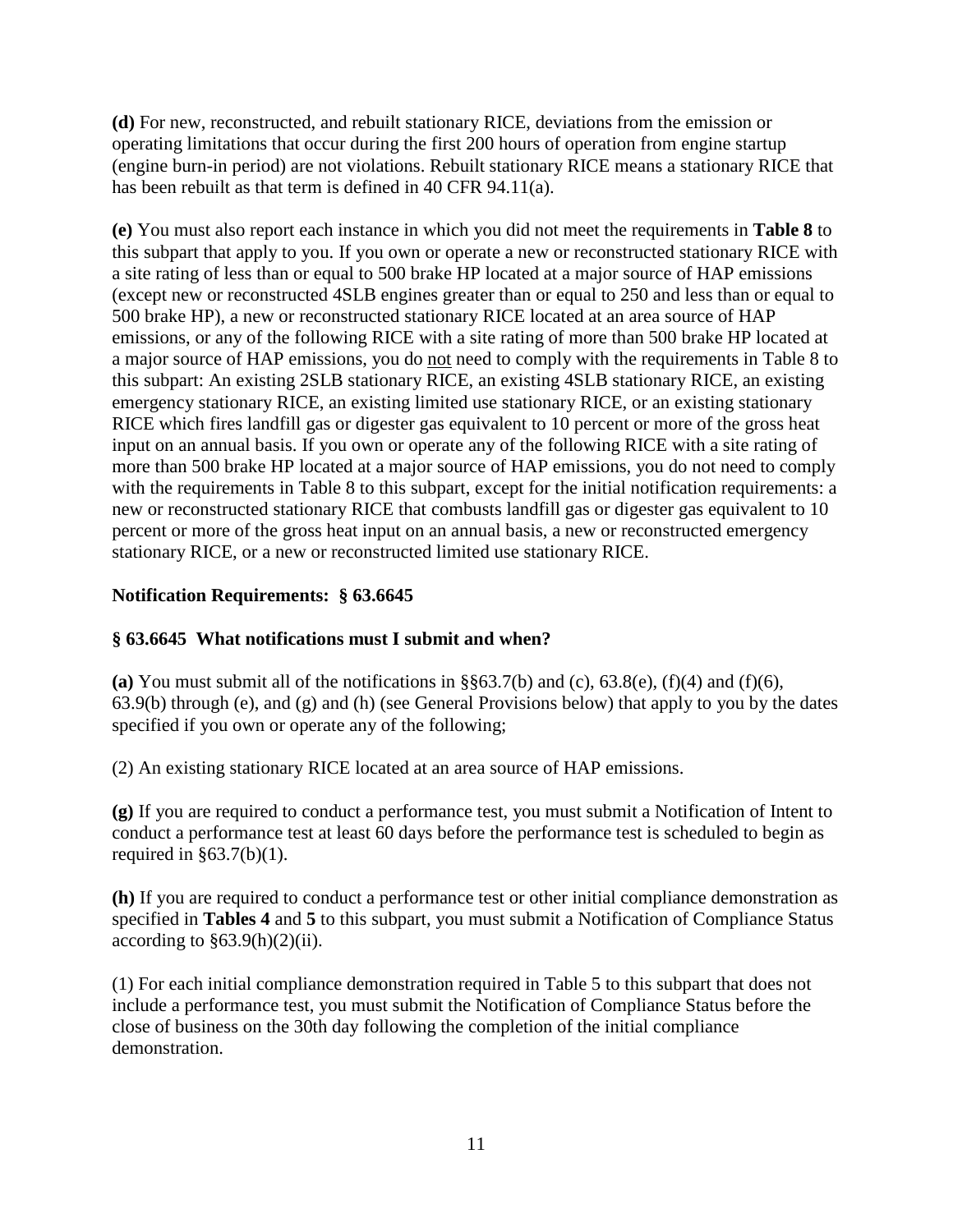(2) For each initial compliance demonstration required in Table 5 to this subpart that includes a performance test conducted according to the requirements in **Table 3** to this subpart, you must submit the Notification of Compliance Status, including the performance test results, before the close of business on the 60th day following the completion of the performance test according to  $§63.10(d)(2)$ .

**(i)** If you own or operate an existing non-emergency CI RICE with a site rating of more than 300 HP located at an area source of HAP emissions that is certified to the Tier 1 or Tier 2 emission standards in Table 1 of 40 CFR 89.112 and subject to an enforceable state or local standard requiring engine replacement and you intend to meet management practices rather than emission limits, as specified in § 63.6603(d), you must submit a notification by March 3, 2013, stating that you intend to use the provision in § 63.6603(d) and identifying the state or local regulation that the engine is subject to.

# **Recordkeeping Requirements:** § 63.6655, except (c), (e) and (f)

## **§ 63.6655 What records must I keep?**

**(a)** If you must comply with the emission and operating limitations, you must keep the records described in paragraphs (a)(1) through (a)(5), (b)(1) through (b)(3) and (c) of this section.

(1) A copy of each notification and report that you submitted to comply with this subpart, including all documentation supporting any Initial Notification or Notification of Compliance Status that you submitted, according to the requirement in  $\S 63.10(b)(2)(xiv)$ .

(2) Records of the occurrence and duration of each malfunction of operation ( *i.e.,* process equipment) or the air pollution control and monitoring equipment.

(3) Records of performance tests and performance evaluations as required in §63.10(b)(2)(viii).

(4) Records of all required maintenance performed on the air pollution control and monitoring equipment.

(5) Records of actions taken during periods of malfunction to minimize emissions in accordance with §63.6605(b), including corrective actions to restore malfunctioning process and air pollution control and monitoring equipment to its normal or usual manner of operation.

**(b)** For each CEMS or CPMS, you must keep the records listed in paragraphs (b)(1) through (3) of this section.

(1) Records described in  $\S 63.10(b)(2)(vi)$  through (xi).

(2) Previous ( *i.e.,* superseded) versions of the performance evaluation plan as required in  $§63.8(d)(3)$ .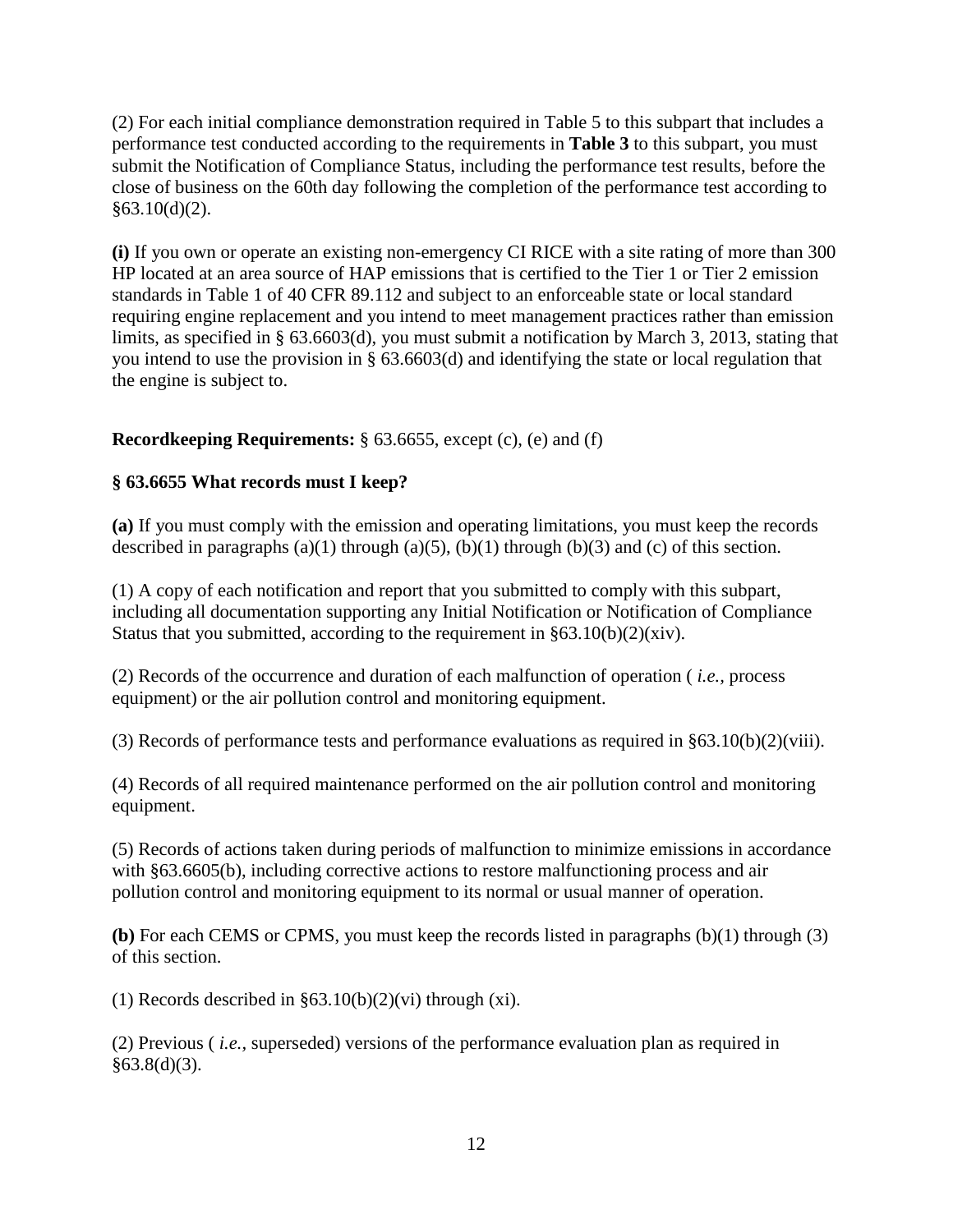(3) Requests for alternatives to the relative accuracy test for CEMS or CPMS as required in  $§63.8(f)(6)(i)$ , if applicable.

**(d)** You must keep the records required in **Table 6** of this subpart to show continuous compliance with each emission or operating limitation that applies to you.

## **Reporting Requirements**: 63.6650, except (g)

## **§ 63.6650 What reports must I submit and when?**

**(a)** You must submit each report in **Table 7** of this subpart that applies to you.

**(b)** Unless the Administrator has approved a different schedule for submission of reports under §63.10(a), you must submit each report by the date in Table 7 of this subpart and according to the requirements in paragraphs  $(b)(1)$  through  $(b)(9)$  of this section.

(1) For semiannual Compliance reports, the first Compliance report must cover the period beginning on the compliance date that is specified for your affected source in §63.6595 and ending on June 30 or December 31, whichever date is the first date following the end of the first calendar half after the compliance date that is specified for your source in §63.6595.

(2) For semiannual Compliance reports, the first Compliance report must be postmarked or delivered no later than July 31 or January 31, whichever date follows the end of the first calendar half after the compliance date that is specified for your affected source in §63.6595.

(3) For semiannual Compliance reports, each subsequent Compliance report must cover the semiannual reporting period from January 1 through June 30 or the semiannual reporting period from July 1 through December 31.

(4) For semiannual Compliance reports, each subsequent Compliance report must be postmarked or delivered no later than July 31 or January 31, whichever date is the first date following the end of the semiannual reporting period.

(5) For each stationary RICE that is subject to permitting regulations pursuant to 40 CFR part 70 or 71, and if the permitting authority has established dates for submitting semiannual reports pursuant to 40 CFR 70.6(a)(3)(iii)(A) or 40 CFR 71.6 (a)(3)(iii)(A), you may submit the first and subsequent Compliance reports according to the dates the permitting authority has established instead of according to the dates in paragraphs  $(b)(1)$  through  $(b)(4)$  of this section.

(6) For annual Compliance reports, the first Compliance report must cover the period beginning on the compliance date that is specified for your affected source in §63.6595 and ending on December 31.

(7) For annual Compliance reports, the first Compliance report must be postmarked or delivered no later than January 31 following the end of the first calendar year after the compliance date that is specified for your affected source in §63.6595.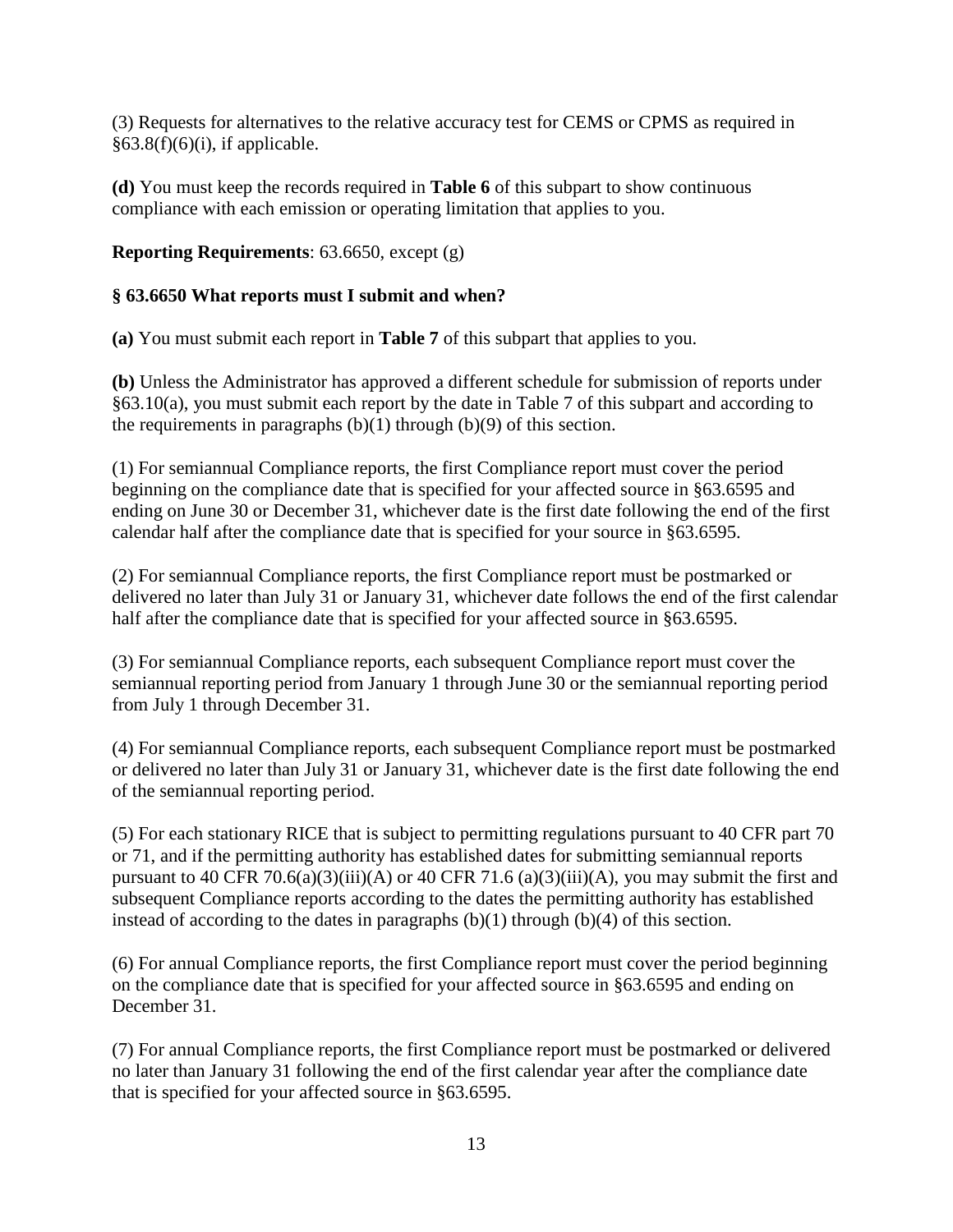(8) For annual Compliance reports, each subsequent Compliance report must cover the annual reporting period from January 1 through December 31.

(9) For annual Compliance reports, each subsequent Compliance report must be postmarked or delivered no later than January 31.

**(c)** The Compliance report must contain the information in paragraphs (c)(1) through (6) of this section.

(1) Company name and address.

(2) Statement by a responsible official, with that official's name, title, and signature, certifying the accuracy of the content of the report.

(3) Date of report and beginning and ending dates of the reporting period.

(4) If you had a malfunction during the reporting period, the compliance report must include the number, duration, and a brief description for each type of malfunction which occurred during the reporting period and which caused or may have caused any applicable emission limitation to be exceeded. The report must also include a description of actions taken by an owner or operator during a malfunction of an affected source to minimize emissions in accordance with §63.6605(b), including actions taken to correct a malfunction.

(5) If there are no deviations from any emission or operating limitations that apply to you, a statement that there were no deviations from the emission or operating limitations during the reporting period.

(6) If there were no periods during which the continuous monitoring system (CMS), including CEMS and CPMS, was out-of-control, as specified in  $§63.8(c)(7)$ , a statement that there were no periods during which the CMS was out-of-control during the reporting period.

**(d)** For each deviation from an emission or operating limitation that occurs for a stationary RICE where you are not using a CMS to comply with the emission or operating limitations in this subpart, the Compliance report must contain the information in paragraphs  $(c)(1)$  through (4) of this section and the information in paragraphs  $(d)(1)$  and  $(2)$  of this section.

(1) The total operating time of the stationary RICE at which the deviation occurred during the reporting period.

(2) Information on the number, duration, and cause of deviations (including unknown cause, if applicable), as applicable, and the corrective action taken.

**(e)** For each deviation from an emission or operating limitation occurring for a stationary RICE where you are using a CMS to comply with the emission and operating limitations in this subpart, you must include information in paragraphs  $(c)(1)$  through  $(4)$  and  $(e)(1)$  through  $(12)$  of this section.